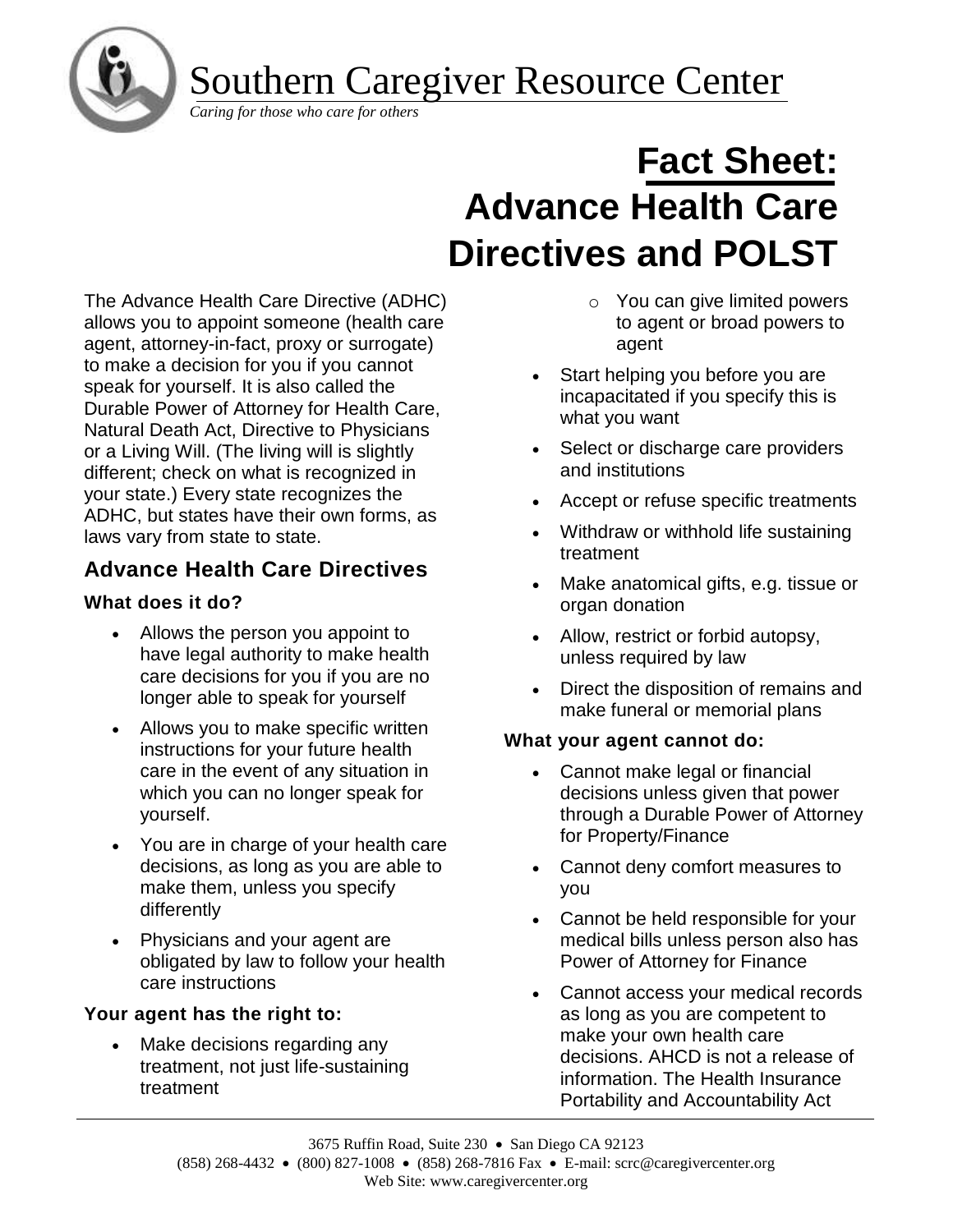(HIPPA) protects your privacy unless you sign a release of information with the treating physician. However, medical systems sometimes recognize the AHCD as a de facto release of information.

### **How do I choose an agent?**

- Person must be over 18 years old
- Name one primary agent and two alternates in case the primary person is unavailable, unwilling or unable to act on your behalf
- Doesn't have to be someone who lives in your geographic area, but if agent doesn't, then you should have alternates who are nearby in case there is need for immediate decisions and/or long-term oversight of care
- Choose someone you trust; can be spouse, partner, family member, friend
- Does not have to be same person who has power of attorney for finance
- Someone who knows your personal values and beliefs
- Someone you have talked to about these issues
- Someone who is willing/able to do what you want them to do, who shares your values and beliefs about medical care and dying
- Cannot be your doctor, health care professional, someone working in a health care facility, such as a nursing home, in which you are receiving care

## **Where do I get the AHCD form?**

• All hospitals and doctors' offices have the form.

- Long Term Care Ombudsman Program
- Senior Legal Services
- Senior Information and Referral (Usually under the Area Agency for Aging)
- State medical society
- Attorney

## **How do I complete the forms?**

- You have to be 18 and mentally competent
- You can write out your health care wishes separate from the form and attach it to the AHCD in case your agent isn't available in an emergency.
- This will also help your agent when he/she has to make a decision and can help reduce family conflict if there is disagreement about a decision. Sign and date any sheets attached to the AHCD
- Does not require an attorney
- You must sign the form yourself
- It must be witnessed by two people not named as agents or it can be notarized
- Witnesses cannot be your agent or alternates, your physician or employee of residential or health care facility.
- One witness must not be a family member by blood, marriage or adoption and must not be entitled to any part of your estate
- If you are a resident of a skilled nursing facility, one witness must be a patient advocate or state designated ombudsman.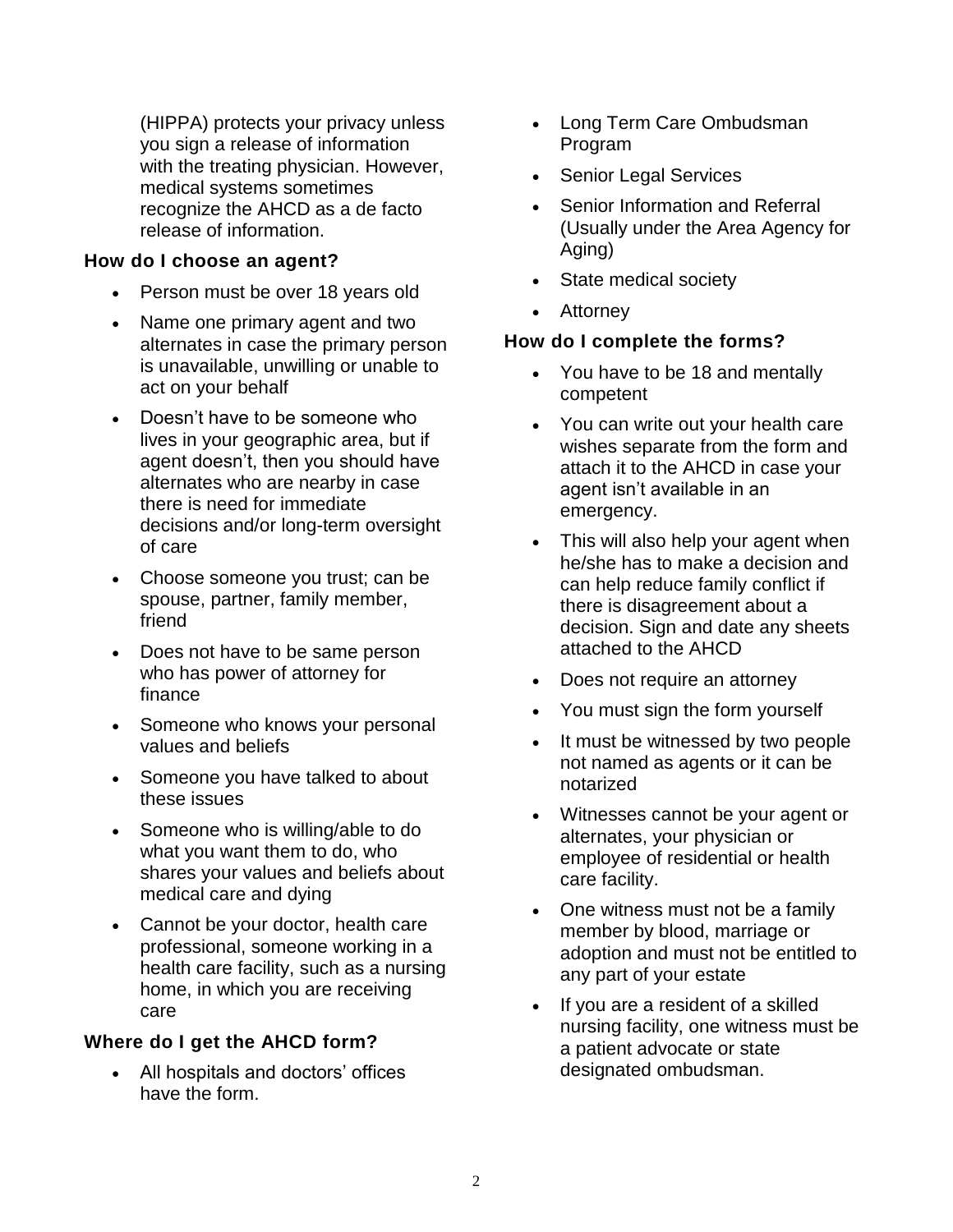- Can be changed or revoked at any time you choose, as long as you are competent to make the decision
- Creating a new AHCD automatically revokes your previous one
- If you change it, inform concerned parties about your wishes or new agents

## **What happens if I don't have one?**

- Someone has to make decisions when an ill person can't
- Doctors, hospital staff and loved ones will do the best they can
- Often that means disagreement over what you would have wanted
- If health care professionals make the decision, they will do all they can to keep you alive
- What they decide might not be what you want
- A conservator or guardian could be appointed by the court to decide for you

### **What choices do I have and not have regarding health care?**

- Accepting or withholding life support measures, such as feeding tubes, ventilators, defibrillation, dialysis, CPR
- Specifying particular health care instructions, you might have regarding accepting or withholding treatment for such things as a UTI (urinary tract infection), pneumonia, pain medications, antibiotics, flu shots, surgery, etc.
- You can state that you do not want life prolonging treatments if you will never recover your physical and mental health so that you will be able

to live without constant care and supervision

- You can also state that you wish to receive only palliative care or comfort care
- Or you can state that you want your life prolonged as long as possible
- You can address what you wish to occur in the event of trauma, a prolonged state of unconsciousness, a diagnosis of dementia, etc.
- You have the right to insist on treatment as well as the right to refuse treatment
- Each occurrence is considered a new treatment, such as taking a daily medication, going to dialysis, or breathing on a ventilator
- Doctors may present information on "medical futility"—the doctor informs you that further treatment will not change the outcome
- See fact sheets: *Advanced Illness: Holding on and Letting Go*, *Advanced Illness: Feeding Tubes and Ventilators*, and *Advanced Illness: CPR and DNR*
- Before making these decisions, they should be discussed with a wellinformed health professional as well as family, clergy, etc.
- Ask what you can expect during the last days of your life and what your loved ones should expect if you are facing a life-limiting illness
- If your health care provider refuses to observe your stated wishes or the decisions of your agent because of conscience or the institution's policies or standards, the provider must inform you or your agent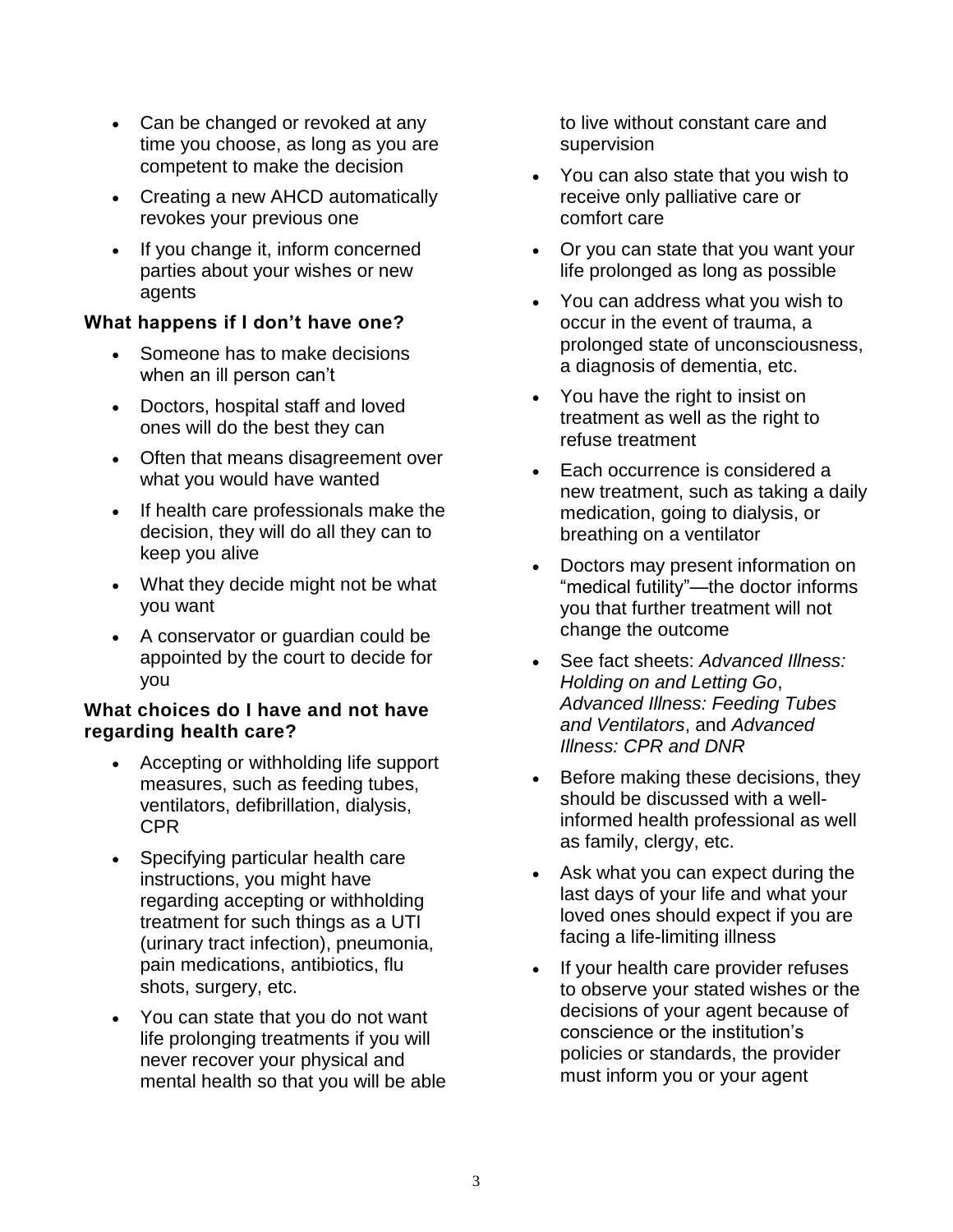immediately and arrange to transfer you to another provider

## **What do I do once I complete the AHCD?**

- Make lots of copies
- If you have a vial of life, put a note in it to say where the form is kept
- Vial of Life is available from your local fire station or through the web at www.vialoflife.com
- Contains important medical information in case of emergency
- Keep one copy at home in a place you and your family/agents know where it is
- Give a copy to your agent and alternates
- Give a copy to family members who are not agents, so they know your wishes
- Give a copy to each of your physicians
- Give a copy to your lawyer (the AHCD may be part of a trust or other legal documents that you have completed)
- If you go to the hospital or other health care facility, take a copy with you and give it to the hospital staff
- Put a card or notation in your wallet or purse stating that you have an AHCD
	- o List phone numbers of your agents
	- $\circ$  Take a copy with you when you travel or put it on your electronic devises under ICE (in case of emergency)
- If you live extended periods of time outside your home state, also

complete an AHCD for the other state you are living in

# **DNR — Do Not Resuscitate**

- This is a doctor's order that states that you do not want to be resuscitated, e.g. not have CPR (cardio-pulmonary resuscitation), in the event that your heart stops beating, or you stop breathing
- Discuss with your physician your health status and whether this is appropriate
- As a doctor's order, it must be heeded
- If paramedics are called and you do not have a DNR (or POLST—see below) in the house, they are legally required to do everything possible to resuscitate you
- If you go to the hospital, you can ask that you be "No Code" which means you do not want to be resuscitated as above

See fact sheet, *Advanced Illness: CPR and DNR*.

# **POLST — Physician's Orders for Life Sustaining Treatment**

- Not in all states as of this time, but more states are accepting this form
- As a doctor's order, it must be heeded
- Follows you wherever you go; it's valid at home, in a nursing home, a long-term care facility, and in the hospital
- Discuss with your physician and complete in keeping with your current medical condition
	- o Can be changed and updated as your health status changes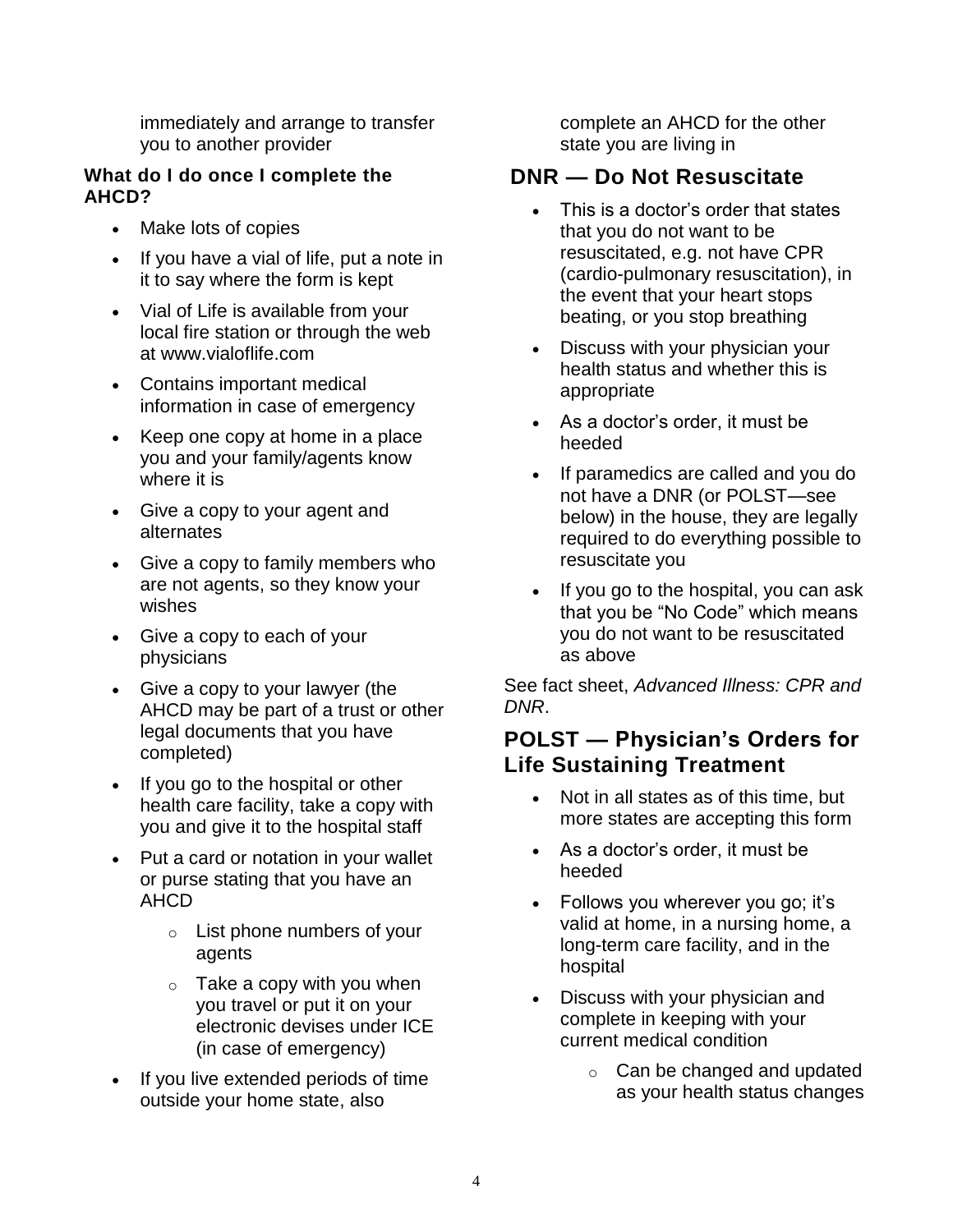- Gives emergency and medical personnel orders, based on your wishes, on which actions to take in the event of an emergency
- There are three levels of care you can designate
	- o "Comfort Measures Only"
	- o "Limited Additional Interventions"
	- o "Full Treatment."
- Says what you do and don't want in terms of end of life treatment, e.g. feeding tubes (artificial nutrition), CPR, ventilators, antibiotics, etc.

## **Talking About It:**

- If we don't plan, and share our ideas with those we love, others will take over at the very time when we are most vulnerable, most in need of understanding and comfort, and most longing for dignity
- Find an opportunity to talk with family members about your wishes, and also about how you think about the decisions you or they might have to make. Use newspaper articles, movies, TV shows or the experiences of others as openers to these conversations
- Play the "What if...." Game—ask yourself and others what they want "if this or that happened", for example, "If you got hit by a bus crossing the street" or "If you had a stroke and couldn't feed yourself" etc.
- Have conversations frequently, as both you and your loved ones might change your thinking over time. Sometimes it is best to have shorter talks more regularly.

#### **Some questions that might help start the conversation:**

- What are your fears?
- What medical treatments and care are acceptable to you?
- What do you think about the care a friend received when facing a life limiting illness?
- Do you wish to be resuscitated if you stop breathing or your heart stops?
- What actually happens when a person dies? Do you want to know more about what might happen?
- Will your loved ones be prepared for the decisions they may have to make?
- Do you wish to be hospitalized or stay at home or somewhere else if you are seriously or terminally ill? Do you know your options, e.g. Hospice?
- How will your care be paid for? Does someone have the authority to pay the bills for your care if you can't sign your own checks?

## **Things to take into consideration:**

- Beliefs about religion, pain, suffering, quality of life, death and afterlife
	- $\circ$  Talk with religious advisors about spiritual concerns
- Loss of dignity, not being understood, being overly sedated or in a lingering state of unconsciousness, being alone, dying in a strange place
- Leaving loved ones or unfinished projects behind
- Leaving your loved ones without adequate financial resources